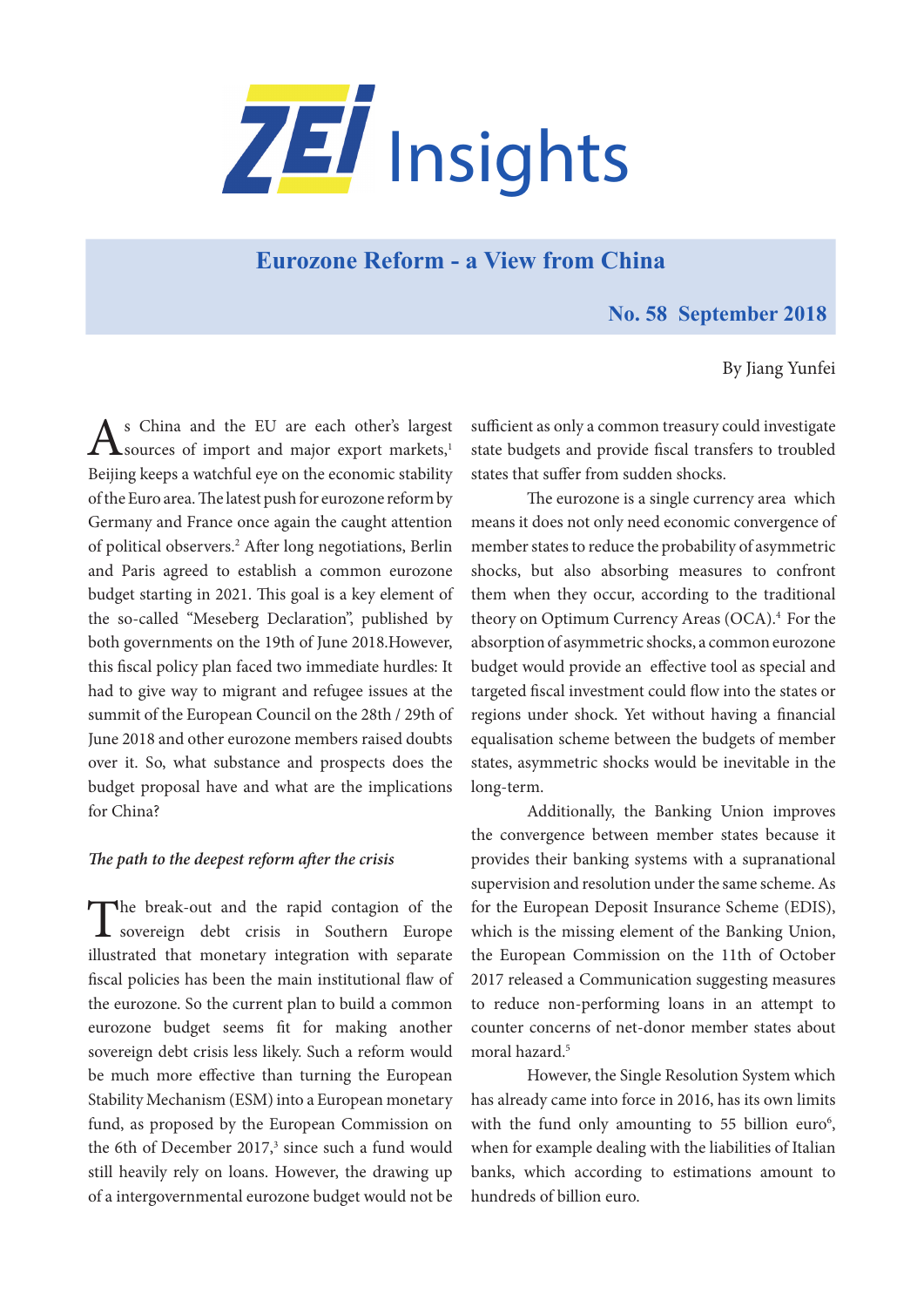#### *Main challenges ahead*

nce Germany and France announced their common eurozone budget plan, doubts arose inside and outside the euro area. The northern states, for example The Netherlands, worry that the common budget will become a transfer system to the benefit of southern states at the cost of the more frugal ones. The southern states have welcomed the Franco-German proposal, but worry the plan would impose supervision on their national budgets. Noneurozone member states such as Hungary fear being geopolitically marginalised as a consequence of a deeper eurozone integration. So in the mid-term, political controversies between members of the euro area and those still being in the waiting room might prove to be the greatest challenge ahead. These internal disputes also present a challenge for the Chinese Europe policy, because they extend the uncertainty of whether the EU's ongoing integration is feasible or not. Some voices even argued that the EU was disintegrating after the BREXIT referendum<sup>7</sup>. Progress on eurozone reform would send an explicit, positive signal about the EU's political capability. Despite the potential for common ground within the eurozone, even Germany and France still have to sort out political differences - most importantly the amount of the budget. France suggests to allocate hundreds of billion euros, while Germany wants to limit its volume to tens of billion euros. France and the European Commission also proposed a financial minister for the eurozone, but did not receive support from Germany. The only agreement lies in the time line for the budget to begin in 2021.

However, both disagreements on asylum policy and a no-deal-Brexit pose the risk of delaying the eurozone's reform another time, with the proposed time line in 2021 coming closer. At last, detailed negotiations would be another challenge, considering the difficulties in the ongoing talks on the fine print of the plan to turn the ESM into a backstop for banks.<sup>8</sup>

Furthermore, upcoming debates on the budget's amount, capital source, state distribution as well as its budget management might well be exhausting to negotiate.

#### *Prospect of the common eurozone budget plan*

Germany was once the strongest opponent of fiscal integration, as proposed by then French Minister of Economy Emmanuel Macron several years ago.. Even the most recent EMU roadmap set out by the Juncker Commission in December 2017 is less ambitious and does not include a common eurozone budget, mostly because of the German government's objection.9

With France and Germany now driving the agenda, a political settlement in principle has been reached. It is now the best time for Paris and Berlin to push ahead. The bailouts of defaulted eurozone states ,which have so far been implemented, already paved the way towards establishing a more harmonised euro governance system - whether in the form of debt relief, renegotiation of lending terms, or new loans to repay existing ones. To prevent future bailouts, the common budget could be helpful by providing member states with the possibility for a prompt reaction. Having a coordinated fiscal policy in place would avoid a rapid contagion of another national budgetary crisis. This would be in the interest of every EU member and Chinese investments.

Some may argue that the European Central Bank has already mitigated the risk of contagion, rendering a deeper fiscal integration unnecessary. Most notably, the ECB has launched its Outright Monetary Transactions (OMT), under which the ECB makes purchases ("outright transactions") of bonds in secondary, sovereign bond markets, and initiated a super easy monetary policy. . However, the ECB's -measures during the debt crisis are still controversial

ZEI Insights are part of the Research Project - Governance and Regulation in the EU: [The Future of Europe](https://www.zei.uni-bonn.de/research/governance-and-regulation?set_language=en)

ZEI Insights provide commentary and critical analysis on governance and regulation issues related to the future of the European Union. Authors are responsible for their own views.